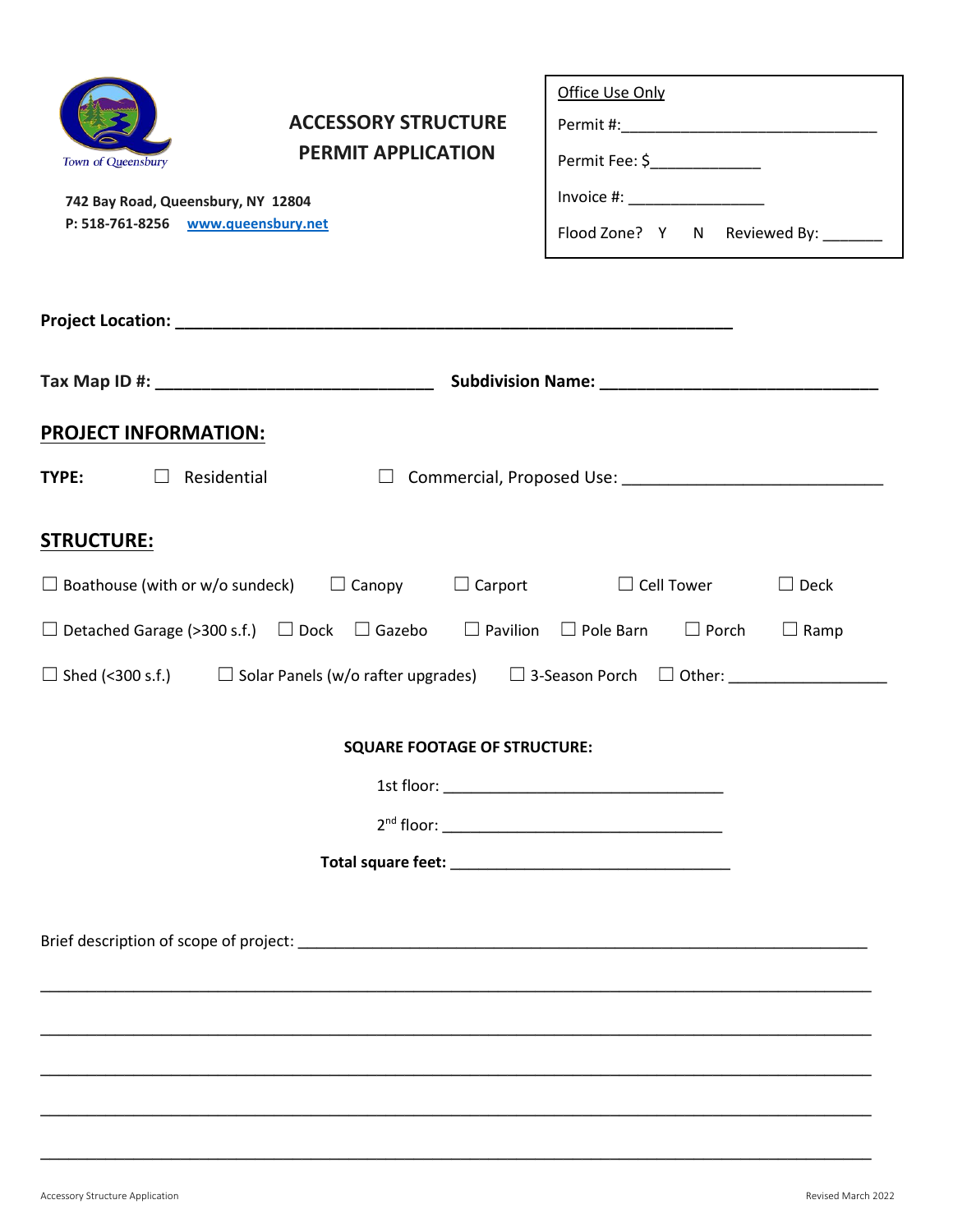#### **ADDITIONAL PROJECT INFORMATION:**

| 1. Estimated Cost of Construction: \$                                                 |           |  |
|---------------------------------------------------------------------------------------|-----------|--|
| 2. Are there any structures not shown on the plot plan? $\Box$ YES $\Box$ NO Explain: |           |  |
| 3. Are there any easements on the property? $\Box$ YES                                | $\Box$ NO |  |

#### DECLARATION:

- 1. I acknowledge that no construction shall be commenced **prior to the issuance** of a valid permit and will be completed within a 12 month period. Any **changes to the approved plans prior to/during construction** will require the submittal of amended plans, additional reviews and re-approval.
- 2. If, for any reason, the building permit application is **withdrawn**, 30% of the fee is retained by the Town of Queensbury. After 1 year from the initial application date, 100% of the fee is retained.
- 3. Ifthe work is not completed by the 1 year expiration date the permit **may be renewed**, subject to fees and department approval.
- 4. I certify that the application, plans and supporting materials are a true and a complete statement and/or description of the work proposed, that all work will be performed in accordance with the NYS Building Codes, local building laws and ordinances, and in conformance with local zoning regulations.
- 5. I acknowledge that **prior to occupying** the facilities proposed I, or my agents, will obtain a certificate of occupancy.
- 6. I also understand that I/we are **required toprovide** an as-builtsurvey by a licensed land surveyor of all newly constructed facilities prior to issuance of acertificate of occupancy.

#### I have read and agree to the above:

PRINT NAME:

SIGNATURE: \_\_\_\_\_\_\_\_\_\_\_\_\_\_\_\_\_\_\_\_\_\_\_\_\_\_\_\_\_\_\_\_\_\_\_\_\_\_\_\_\_\_\_\_\_\_\_\_\_\_\_\_\_ DATE: \_\_\_\_\_\_\_\_\_\_\_\_\_\_\_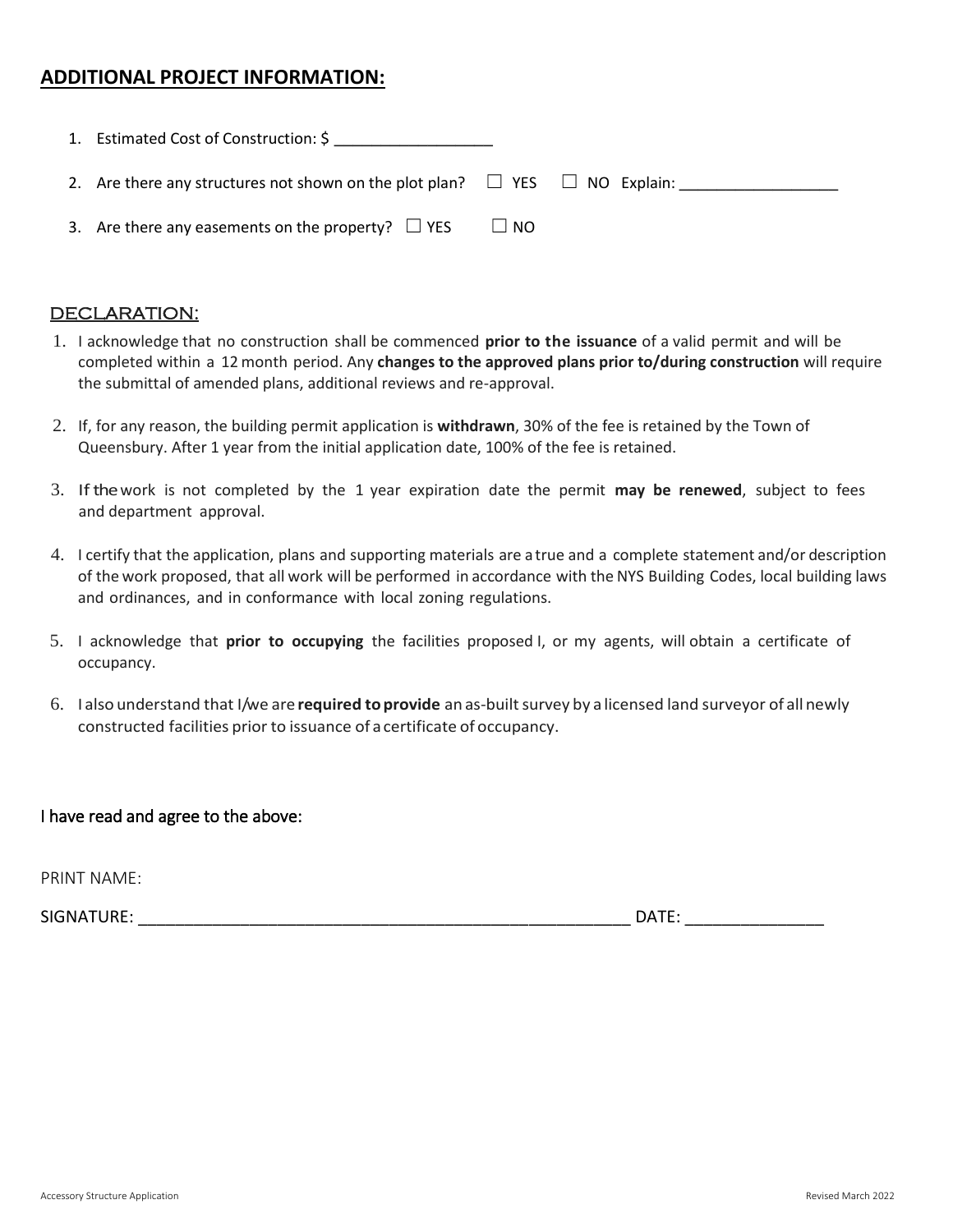## **CONTACT INFORMATION:** PLEASE PRINT LEGIBLY OR TYPE, PLEASE INCLUDE AN EMAIL

#### **Applicant:**

Name(s): Mailing Address, C/S/Z: Cell Phone: Land Line: Email:

#### **Primary Owner(s)**:

| Name(s):                |
|-------------------------|
| Mailing Address, C/S/Z: |
| Cell Phone:             |
| Email:                  |

Land Line:

# ☐ **Check if all work will be performed by property owner only**

## **Contractor(s):** (List all additional contractors on the back of this form)

| Contractor Name(s):      |                                                                                                                |  |   |
|--------------------------|----------------------------------------------------------------------------------------------------------------|--|---|
| <b>Contractor Trade:</b> |                                                                                                                |  |   |
| Mailing Address, C/S/Z:  |                                                                                                                |  |   |
| Cell Phone:              | Land Line:                                                                                                     |  |   |
| Email                    |                                                                                                                |  |   |
|                          | rende de la construcción de la construcción de la construcción de la construcción de la construcción de la con |  | . |

# **\*\*Workers' Comp documentation must be submitted with this application\*\***

## **Architect(s)/Engineer(s):**

| <b>Business Name:</b>   |
|-------------------------|
| Contact Name(s):        |
| Mailing Address, C/S/Z: |
| Cell Phone:             |
| Email                   |

Land Line:

| Contact Person for any questions regarding this project: |            |
|----------------------------------------------------------|------------|
| Cell Phone:                                              | Land Line: |
| Email                                                    |            |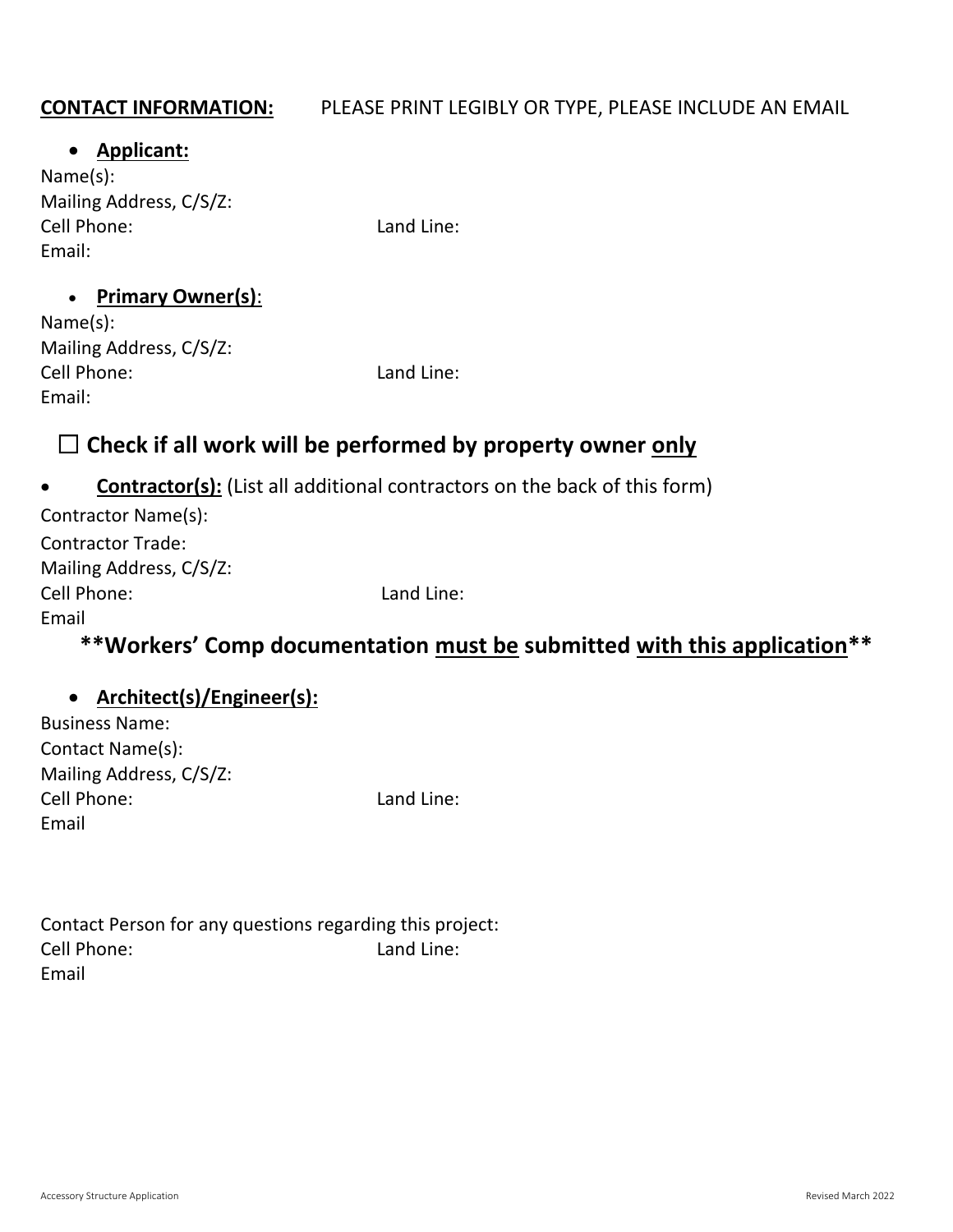## **Contractor(s): Workers' Comp documentation must be submitted with this application**

Contractor Name(s): Contractor Trade: Mailing Address, C/S/Z: Cell Phone: Land Line: Email:

## **Contractor(s): Workers' Comp documentation must be submitted with this application**

| Contractor Name(s):      |
|--------------------------|
| <b>Contractor Trade:</b> |
| Mailing Address, C/S/Z:  |
| Cell Phone:              |
| Email:                   |

Land Line:

#### **Contractor(s): Workers' Comp documentation must be submitted with this application**

| Contractor Name(s):      |            |
|--------------------------|------------|
| <b>Contractor Trade:</b> |            |
| Mailing Address, C/S/Z:  |            |
| Cell Phone:              | Land Line: |
| Email:                   |            |

## **Contractor(s): Workers' Comp documentation must be submitted with this application**

| Contractor Name(s):      |
|--------------------------|
| <b>Contractor Trade:</b> |
| Mailing Address, C/S/Z:  |
| Cell Phone:              |
| Email:                   |

Land Line:

### **Contractor(s): Workers' Comp documentation must be submitted with this application**

Contractor Name(s): Contractor Trade: Mailing Address, C/S/Z: Cell Phone: Land Line: Email: